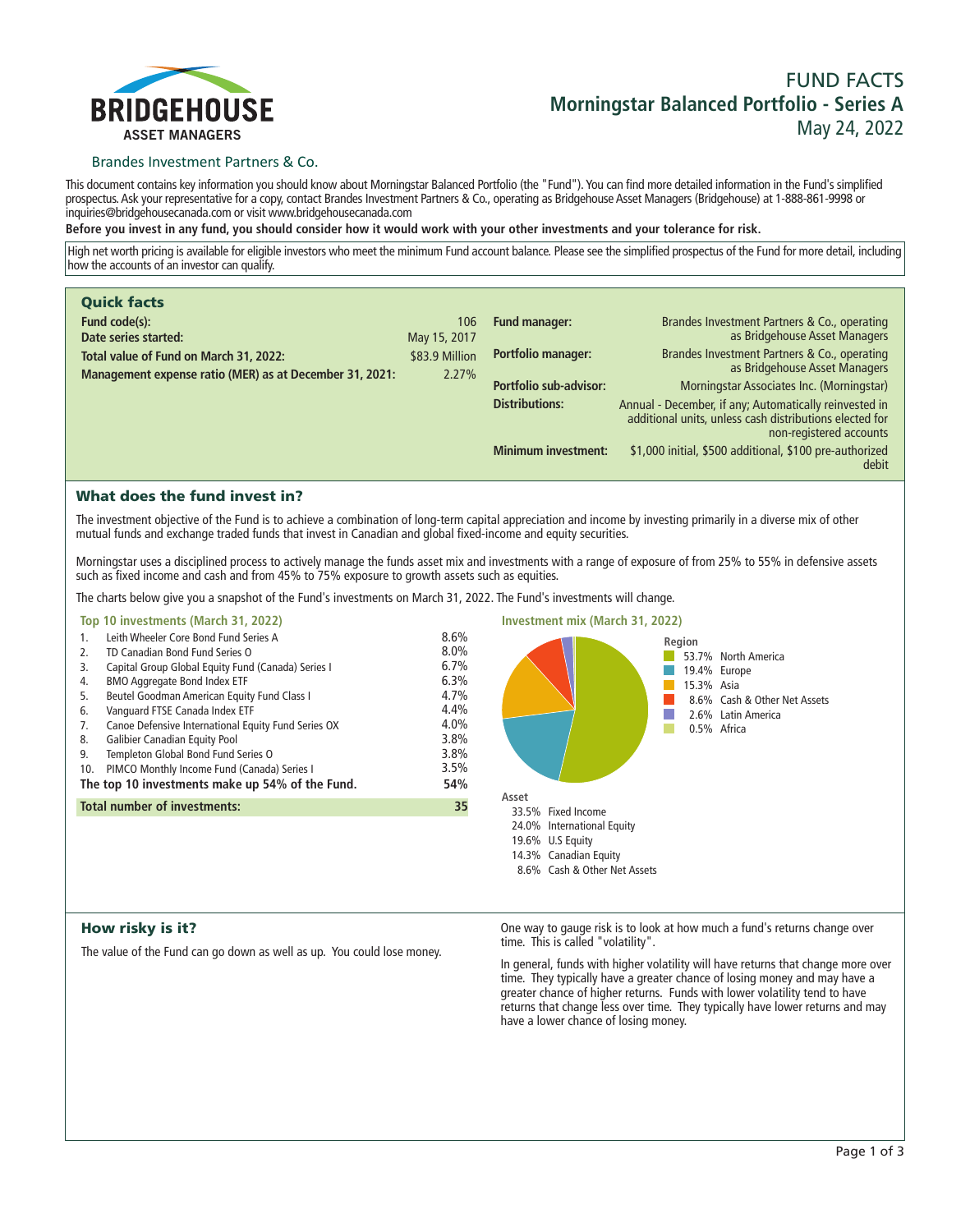

#### **Risk rating**

**Bridgehouse has rated the volatility of this Fund as Low to Medium.**

**This rating is based on how much the fund's returns have changed from year to year. It doesn't tell you how volatile the fund will be in the future. The rating can change over time. A fund with a low risk rating can still lose money.**



# How has the fund performed?

**This section tells you how Series A units of the Fund have performed over the past 4 years. Returns are after expenses have been deducted. These expenses reduce the Fund's returns.**

**No guarantees**

#### **Year-by-year returns**

**The bar chart shows the Fund's Series A units annual performance for each of the years shown. The Fund dropped in value once in 4 years. The range of returns and change from year to year can help you to assess how risky the Fund has been in the past. It does not tell you how the Fund will perform in the future.**



**For more information about the risk rating and specific risks that can affect the Fund's returns, see the Risk section of the Fund's simplified prospectus.**

**Like most mutual funds, this Fund does not have any guarantees. You may not get back the amount of money you invest.**

## **Best and worst 3-month returns**

**This table shows the best and worst returns for Series A units of the Fund in a 3-month period over the past 4 years. The best and worst 3-month returns could be higher or lower in the future. Consider how much of a loss you could afford to take in a short period of time.**

|                    | <b>Return</b> | 3 months ending | If you invest \$1,000 at the beginning of the period |
|--------------------|---------------|-----------------|------------------------------------------------------|
| <b>Best return</b> | l 1.1%        | June 30, 2020   | Your investment would rise to \$1,111                |
| Worst return       | $-11.9\%$     | March 31, 2020  | Your investment would drop to \$881                  |

#### **Average return**

**If you invested \$1,000 in the Series A units of this Fund on the day the Series was established it would be worth \$1,189 as of March 31, 2022. This represents an annual compound rate of return of +3.6%.**

| Who is this fund for?                                                                                                                                                                                                                                                                                                                                                        | A word about tax                                                                                                                                                                                                                                                                                                                                                                                                                                                                       |
|------------------------------------------------------------------------------------------------------------------------------------------------------------------------------------------------------------------------------------------------------------------------------------------------------------------------------------------------------------------------------|----------------------------------------------------------------------------------------------------------------------------------------------------------------------------------------------------------------------------------------------------------------------------------------------------------------------------------------------------------------------------------------------------------------------------------------------------------------------------------------|
| • This Fund is suitable for investors who are long-term investors and who<br>wish to add the income potential and appreciation potential of fixed<br>income and equity mutual funds and exchange traded funds to their<br>portfolio.<br>This Fund is not suitable as a short term investment or for an investor who<br>cannot tolerate a low to medium degree of volatility. | In general, you'll have to pay income tax on any money you make on a fund.<br>How much you pay depends on the tax laws where you live and whether or not<br>you hold the Fund in a registered plan, such as a Registered Retirement<br>Savings Plan or a Tax-Free Savings Account.<br>Keep in mind that if you hold your fund in a non-registered account, any fund<br>distributions are included in your taxable income, whether you receive them in<br>cash or have them reinvested. |
|                                                                                                                                                                                                                                                                                                                                                                              |                                                                                                                                                                                                                                                                                                                                                                                                                                                                                        |

## How much does it cost?

**The following tables show the fees and expenses you could pay to buy, own and sell Series A units of the Fund. The fees and expenses - including any commissions can vary among each series of a fund and among funds. Higher commissions can influence representatives to recommend one investment over another. Ask about other funds and investments that may be suitable for you at a lower cost.**

## **1. Sales charges**

**There is only one sales charge option when you buy this Series of units of this Fund.**

| Sales charge option    | What you pay                           |                                            | <b>How it works</b>                                                                                                                                                                               |
|------------------------|----------------------------------------|--------------------------------------------|---------------------------------------------------------------------------------------------------------------------------------------------------------------------------------------------------|
|                        | in per cent $(\% )$                    | in dollars $($ \$ $)$                      |                                                                                                                                                                                                   |
| Front-end sales charge | 0% to 5% of the amount you<br>purchase | \$0 to \$50 for each<br>\$1,000 investment | The sales charge is decided by you and your representative<br>at the time of purchase. It is deducted from the amount you<br>invest and is paid to your representative's firm as a<br>commission. |